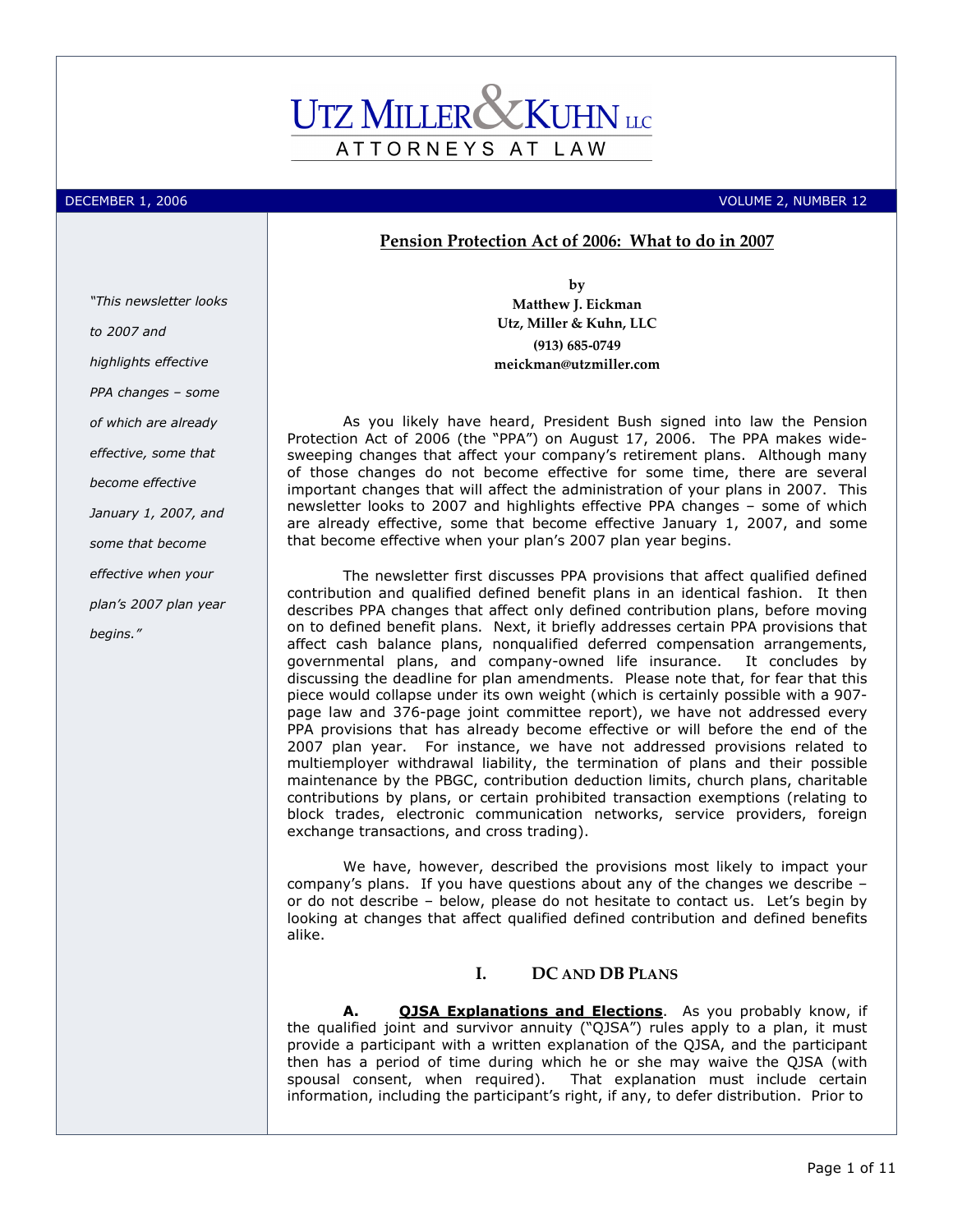"The PPA makes two

favorable rollover

changes that become

effective in 2007."

Utz, Miller & Kuhn, LLC 7285 West 132nd St. Suite 320 Overland Park, KS 66213

Phone: 913.685.0970 Fax: 913.685.1281

Gregory B. Kuhn gkuhn@utzmiller.com Phone: 913.685.0774 Fax: 913.685.1281

Eric N. Miller emiller@utzmiller.com Phone: 913.685.8150 Fax: 913.685.1281

John L. Utz jutz@utzmiller.com Phone: 913.685.7978 Fax: 913.685.1281

Matthew J. Eickman meickman@utzmiller.com Phone: 913.685.0749 Fax: 913.685.1281

www.utzmiller.com

The information in this newsletter is of a general nature only and does not constitute legal advice.

Consult your attorney for advice appropriate to your circumstances.

the PPA, the explanation was required to be given no less than 30 and no more than 90 days before the date distribution commences. The participant could then waive the QJSA at any time during the 90-day period ending on the date distribution commences.

 The PPA changes: (i) the length of the period during which a participant may waive the QJSA; (ii) the required content of the notice; and (iii) the timeframe in which it must be provided. First, the PPA extends the participant's 90-day election period to a 180-day election period. Second, the PPA directs the Treasury to modify existing regulations to require that the explanation's description of a participant's right, if any, to defer distribution also describe the consequences of failing to defer receipt. Finally, the PPA also directs the Treasury to modify existing regulations to provide that the explanation must be given no less than 30 and no more than 180 days before distribution commences. Although the Treasury is yet to take the steps to publish these last two rules, all three of these changes are effective for plan years starting in 2007. As a result, your company's administrative procedures will need to be changed when your 2007 plan year begins so they reflect these three changes. (At the end of this letter, we will discuss the deadline for the related plan amendment.)

B. Special Tax Notice. The PPA directs the Treasury to make one similar change to existing regulations that describe the timeframe in which a Tax Code Section 402(f) notice (special tax notice for eligible rollover distributions) may be given. The Treasury is to revise the regulations to provide that the Section 402(f) notice may be given no less than 30 and no more than 180 days (up from 90 days) before distribution commences. Again, although the Treasury is yet to take the step to finalize this change, it is effective for plan years starting in 2007.

C. Rollovers. The PPA makes two favorable rollover changes that become effective in 2007. The first liberalizes the ability to rollover employee after-tax contributions. Prior to the PPA, employee after-tax contributions could be directly rolled over only to a qualified defined contribution plan or an IRA. The PPA, however, allows those contributions to also be directly rolled over to a qualified defined benefit plan or tax-sheltered annuity. This change is effective beginning January 1, 2007.

Second, the PPA allows non-spousal beneficiaries to directly rollover amounts from a deceased employee's qualified retirement plan, governmental 457 plan, or tax-sheltered annuity, to an IRA through a trustee-to-trustee transfer. Prior to the PPA, a beneficiary could make such a direct rollover only if he or she were a spousal beneficiary. After a non-spousal beneficiary's direct rollover, the IRA to which benefits are transferred will be treated as an inherited IRA of the non-spousal beneficiary, which means the beneficiary may not make contributions to the IRA and cannot rollover any amounts out of the inherited IRA. It also means the amounts are subject to the minimum distribution rules (the age 70½ rules) applicable to beneficiaries, rather than being subject to the minimum distribution rules that would apply to an IRA established by the individual on his or her own. Non-spousal beneficiaries may begin to make these direct rollovers on January 1, 2007.

Please see our comments regarding plan amendments related to these rollover changes in Section V at the end of this newsletter.

**D.** In-Service Distributions. Another PPA provision will allow many participants to receive in-service distributions at an earlier age. Prior to the PPA, a qualified defined benefit plan or money purchase plan could not make in-service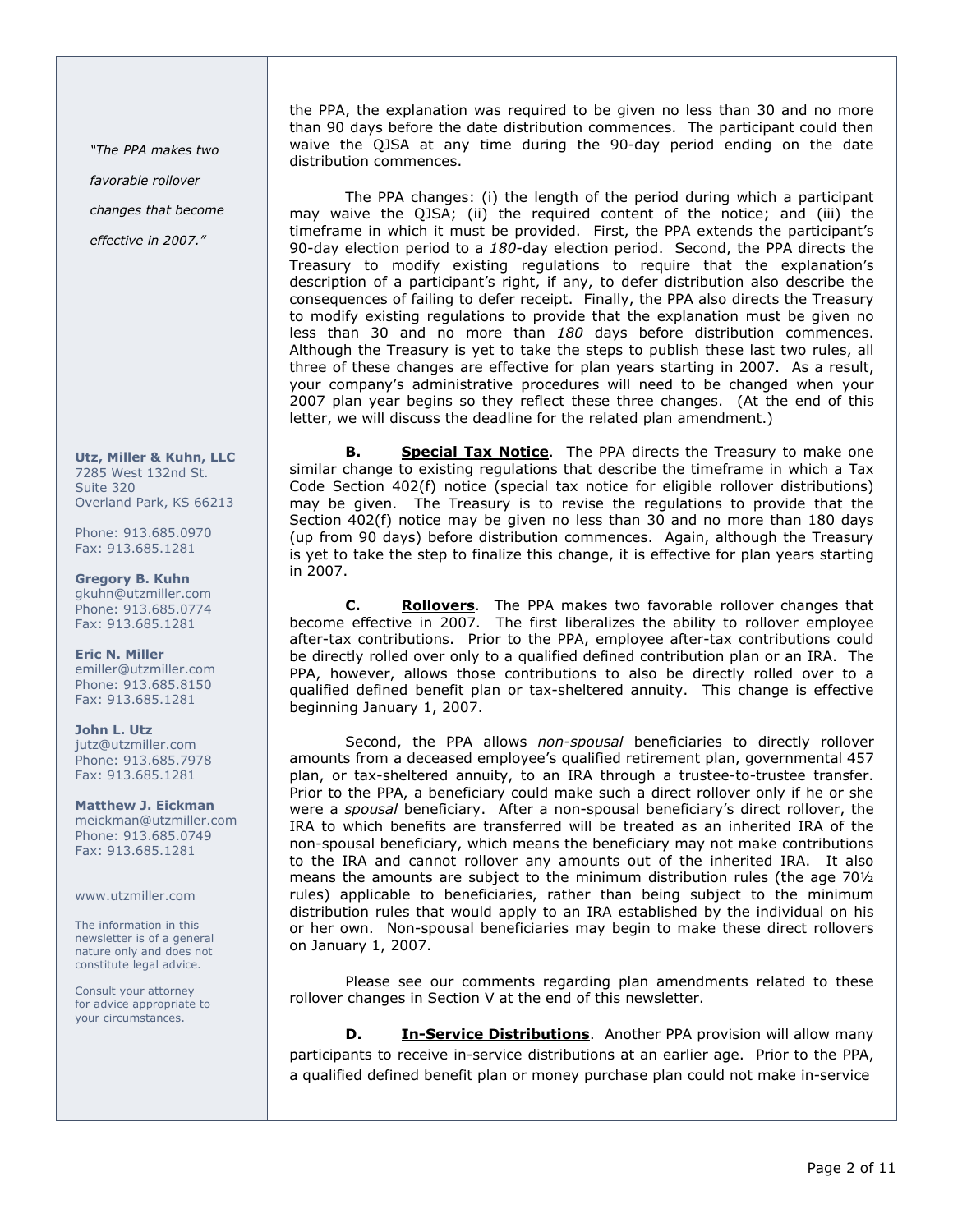"The PPA provides,

however, that the

same minimum

vesting requirements

apply with respect to

matching and non-

matching

contributions."

Utz, Miller & Kuhn, LLC 7285 West 132nd St. Suite 320 Overland Park, KS 66213

Phone: 913.685.0970 Fax: 913.685.1281

Gregory B. Kuhn gkuhn@utzmiller.com Phone: 913.685.0774 Fax: 913.685.1281

Eric N. Miller emiller@utzmiller.com Phone: 913.685.8150 Fax: 913.685.1281

John L. Utz jutz@utzmiller.com Phone: 913.685.7978 Fax: 913.685.1281

Matthew J. Eickman meickman@utzmiller.com Phone: 913.685.0749 Fax: 913.685.1281

www.utzmiller.com

The information in this newsletter is of a general nature only and does not constitute legal advice.

Consult your attorney for advice appropriate to your circumstances.

distributions to participants before their attainment of normal retirement age ("NRA"), which is commonly age 65. Under proposed Treasury regulations, a pension plan would have been permitted to pay a portion of a participant's benefits before his or her NRA under a "phased retirement" program. That would have been a program under which employees who are at least age 59 ½ and eligible for retirement could reduce (by at least 20 percent) the number of hours they customarily work and receive a pro rata portion of their retirement benefits, based on the reduction in their work schedule.

 The PPA renders such a phased retirement program unnecessary for employees who have attained age 62. Under the PPA, distribution may be made from any "pension plan" (as that term is defined by ERISA to include both defined benefit and defined contribution plans) to an employee who has attained age 62 and has not separated from employment. Importantly, unlike the proposed phased retirement regulations, a participant need not reduce his or her hours in order to receive this in-service distribution. A plan may (but is not required to) allow these in-service distributions beginning in plan years starting in 2007. As we will describe at the end of this letter, a plan amendment to reflect this inservice distribution feature is not required for some time.

# II. DEFINED CONTRIBUTION PLANS

A. Vesting of Non-Matching Contributions. The law (both preand post-PPA) requires that employer matching contributions vest at least as rapidly as under one of the following two schedules: (1) three-year cliff vesting; or (2) three-to-six-year graded vesting. Prior to the PPA, a plan could provide for slightly slower vesting of *non-matching* employer contributions under either a five-year cliff or three-to-seven-year vesting schedule. The PPA provides, however, that the same minimum vesting requirements apply with respect to matching and non-matching contributions. That is not to say that a plan must use the same vesting schedule for all employer contributions, but the PPA does require that a plan vest all employer contributions at least as rapidly as under a three-year cliff or three-to-six year graded vesting schedule.

 Subject to exceptions for plans maintained pursuant to collective bargaining agreements and some ESOPs (discussed below), this change is effective with respect to contributions for plan years beginning in 2007. Importantly, this would allow your company to continue to apply its old vesting schedule for non-matching contributions for plan years that began in 2006 or earlier. For the sake of administrative and communicative simplicity, however, many employers will likely choose to apply the new faster schedule even to contributions made for plan years prior to 2007. This is another plan design change that is not required to be reflected in a plan amendment for a few years (discussed in Section V below).

If a plan is maintained pursuant to a collective bargaining agreement ratified before August 17, 2006, it is not subject to this PPA change until a later date (but no later than plan years beginning in 2009). There is also a special rule for any ESOP that, on September 26, 2005, had outstanding a loan incurred for the purpose of acquiring qualifying employer securities: the faster vesting rules do not apply to any plan year beginning before the earlier of the date on which the loan is fully repaid or the date on which the loan was scheduled to be fully repaid as of September 26, 2005.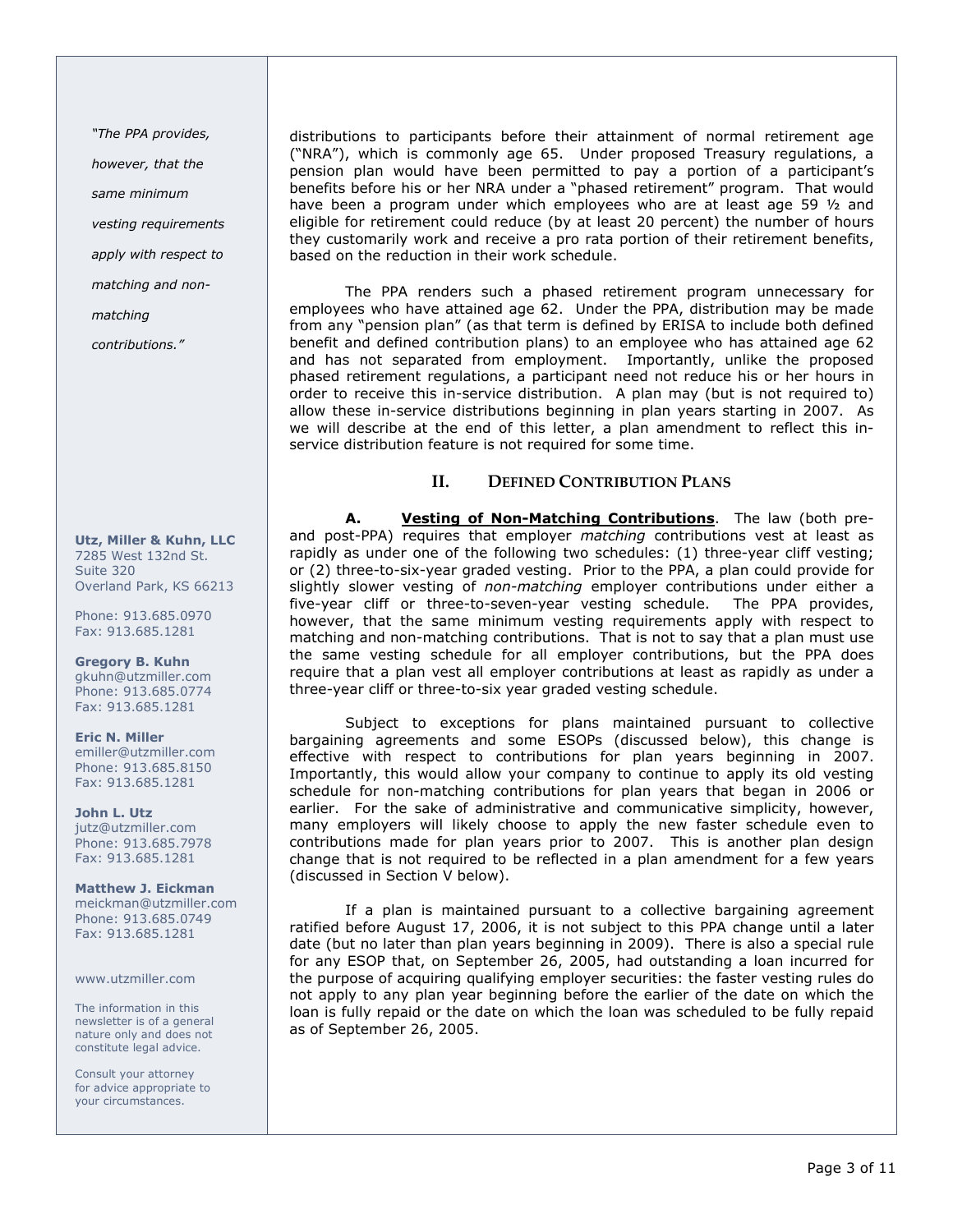"More specifically, the PPA adds a prohibited transaction exemption for the provision of investment advice by a 'Fiduciary Advisor' under an 'Eligible Investment Advice Arrangement' . . . . "

Utz, Miller & Kuhn, LLC 7285 West 132nd St. Suite 320 Overland Park, KS 66213

Phone: 913.685.0970 Fax: 913.685.1281

Gregory B. Kuhn gkuhn@utzmiller.com Phone: 913.685.0774 Fax: 913.685.1281

Eric N. Miller emiller@utzmiller.com Phone: 913.685.8150 Fax: 913.685.1281

John L. Utz jutz@utzmiller.com Phone: 913.685.7978 Fax: 913.685.1281

Matthew J. Eickman meickman@utzmiller.com Phone: 913.685.0749 Fax: 913.685.1281

#### www.utzmiller.com

The information in this newsletter is of a general nature only and does not constitute legal advice.

Consult your attorney for advice appropriate to your circumstances.

**B.** Investment Advice. The PPA loosens ERISA's prohibited transaction rules to permit certain investment advisors who are defined contribution plan fiduciaries to provide investment advice to participants, execute trades, and receive compensation, despite the advisor's potential conflict of interest with respect to the investment advice offered. More specifically, the PPA adds a prohibited transaction exemption for the provision of investment advice by a "Fiduciary Advisor" under an "Eligible Investment Advice Arrangement" to participants and beneficiaries of a defined contribution plan who direct the investment of their accounts under the Plan or an IRA. The legislative history provides that the exemption is also available with respect to advice given to beneficiaries of health savings accounts, Archer medical savings accounts, and Coverdell education savings accounts. If the PPA's requirements are met, the following acts are exempt from prohibited transaction treatment: (a) the provision of investment advice; (b) an investment transaction pursuant to the advice; and (c) the receipt of fees or other compensation in connection the provision of the advice or an investment transaction pursuant to the advice.

 The exemption becomes available with respect to investment advice given on or after January 1, 2007. Before your company decides whether to allow its plan's participants to receive investment advice from a Fiduciary Advisor, there are important issues to consider. First, the previous paragraph only generally describes the exemption and what is required to rely upon it. Many specific requirements must be met in order for there to be a "Fiduciary Advisor" or an "Eligible Investment Advice Arrangement," and for the exemption to be otherwise available. Second, before the advice is initially provided, the Fiduciary Advisor must provide the eventual recipient of the advice with a written notice (which may be in electronic form) containing various specific items of information. That information must also be maintained in accurate form and provided to the recipient of the investment advice, without charge, on an annual basis, on request, or in the case of any material change. Third, a Fiduciary Advisor must maintain for at least six years any records necessary for determining whether the prohibited transaction exemption's requirements were met. Finally, the exemption does not provide relief from the employer or other plan fiduciary's responsibility under ERISA for the prudent selection and periodic review of a Fiduciary Advisor with whom the employer or plan fiduciary has arranged for the provision of investment advice. Importantly, however, the employer or plan fiduciary does not, however, have a duty to monitor the specific investment advice given by a Fiduciary Advisor.

C. ERISA Section 404(c): Participant Investment Decisions. The PPA makes a number of modifications to the ERISA Section 404(c) rules governing liability for investment decisions made by participants under defined contribution arrangements. Two of those are not effective until plan years beginning in 2008 – one of which provides plan fiduciaries a way to avoid liability where there is "mapping" from a replaced investment option to a new option and another that potentially imposes liability on fiduciaries for participants' inability to make investment switches during a blackout. Thus, we will not discuss them further in this newsletter. An additional modification related to participants who simply fail to make investment elections altogether, however, becomes effective for plan years beginning in 2007. We will address this Section 404(c) change.

 The Department of Labor's ("DOL's") position has been that when a participant fails to make an affirmative investment election, and the assets in his or her account under a defined contribution pension plan are placed into a default investment, the participant is not considered to have exercised control in the way necessary to prevent plan fiduciaries from being responsible for proper investment of the participant's account. The DOL has taken this position even when participants are timely and properly informed that their account will be invested in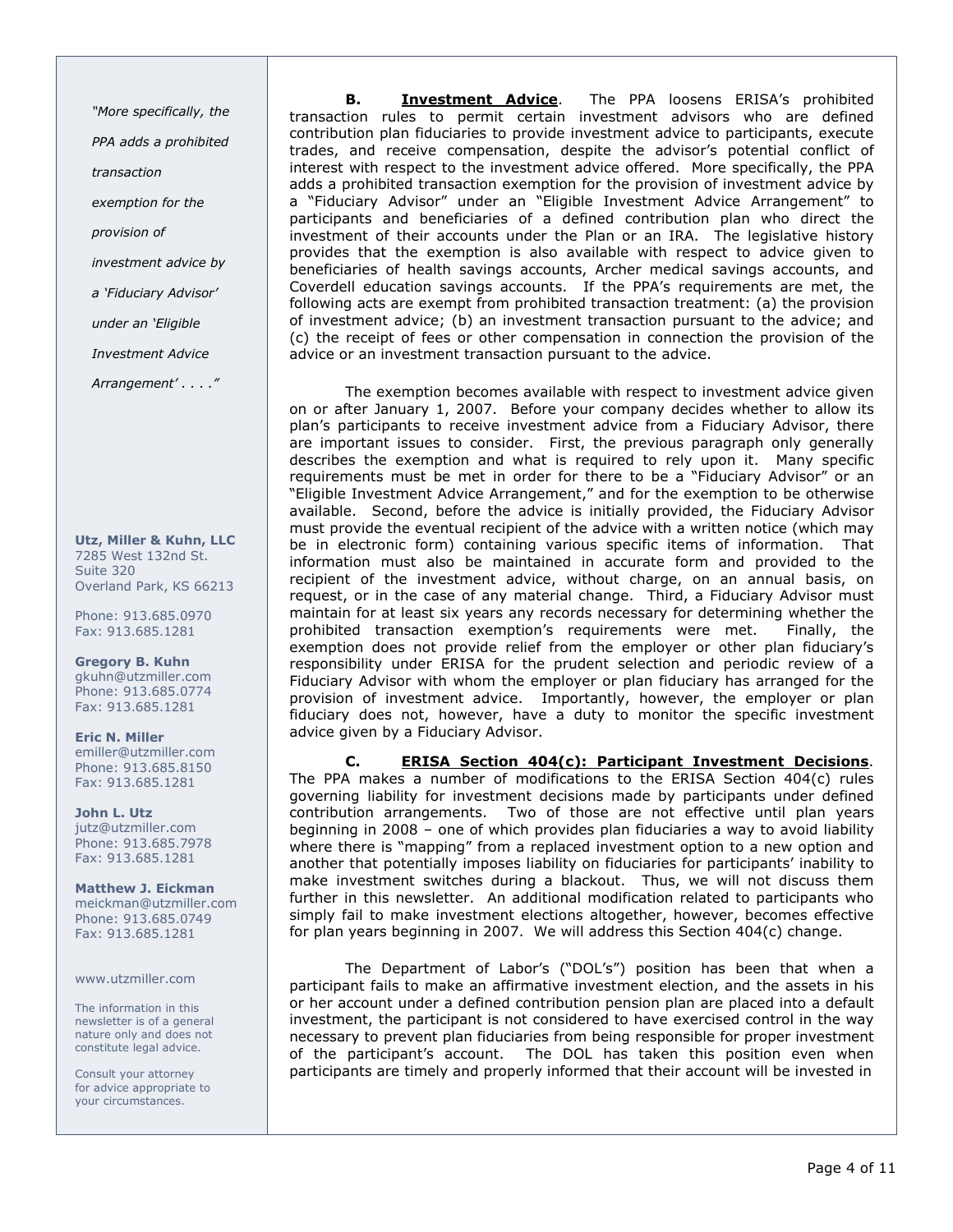"These regulations will be of particular importance to Section 401(k) plans that utilize an automatic enrollment feature."

Utz, Miller & Kuhn, LLC 7285 West 132nd St. Suite 320 Overland Park, KS 66213

Phone: 913.685.0970 Fax: 913.685.1281

Gregory B. Kuhn gkuhn@utzmiller.com Phone: 913.685.0774 Fax: 913.685.1281

Eric N. Miller emiller@utzmiller.com Phone: 913.685.8150 Fax: 913.685.1281

John L. Utz jutz@utzmiller.com Phone: 913.685.7978 Fax: 913.685.1281

Matthew J. Eickman meickman@utzmiller.com Phone: 913.685.0749 Fax: 913.685.1281

www.utzmiller.com

The information in this newsletter is of a general nature only and does not constitute legal advice.

Consult your attorney for advice appropriate to your circumstances.

the default option if they do not make an election. Fortunately, the PPA directs the DOL to issue regulations that provide guidance on the appropriateness of certain investments for designation as default investments, including guidance regarding appropriate mixes of default investments and asset classes that the DOL considers consistent with long-term capital appreciation or long-term capital preservation, and the designation of other default investments. These regulations will be of particular importance to Section 401(k) plans that utilize an automatic enrollment feature. If the assets in a participant's account are invested in a default arrangement in accordance with those upcoming DOL regulations, the participant will be treated as exercising control (as required to provide fiduciaries with Section 404(c) protection) until he or she makes an affirmative election.

 This PPA change is to be effective for plan years beginning in 2007, but, because we must first receive DOL regulations and then provide participants advance notice, some fiduciaries may not be able to rely on its protection until 2007. The PPA directed the DOL to issue regulations within six months of the date of the PPA's enactment, which was August 17, 2006, and we are currently awaiting those regulations. In order for plan fiduciaries to enjoy Section 404(c) protection with respect to default investments, the PPA requires that a notice (meeting certain requirements) of participants' rights and obligations under the arrangement be provided within a reasonable period before each plan year. Additionally, the participant must have a reasonable time after receipt of the notice and before the assets are first invested to make such an election. Let's consider a plan with a calendar year plan year. We will not have the DOL's guidance at a time that will allow notice to be provided a reasonable amount of time before January 1 and allow the participant reasonable time to make an election. Thus, the plan's fiduciaries could not rely on this relief during the 2007 plan year. As a result, this PPA change will offer relief only to fiduciaries whose 2007 plan year starts later in the year.

D. Benefit Statements. Prior to the PPA, ERISA required that the administrator of a defined contribution plan furnish a benefit statement only to any participant or beneficiary who requests such a statement in writing and only once during any 12-month period. The PPA requires a defined contribution plan administrator to provide a benefit statement to some participants and beneficiaries even when not requested, and increases the frequency at which participants and beneficiaries are entitled to receive statements.

Under the new law, an administrator must provide a statement to a participant or beneficiary who has the right to direct the investment of his or her account, at least quarterly. A participant or beneficiary who has his or her own account, but not the right to direct the investment of that account, must receive a statement at least annually. In addition, any beneficiary not described in the two previous sentences is entitled to receive a statement, upon request, once per 12 month period.

 Additionally, the PPA requires that statements include not only the information that was previously required, but also other specific information. Any defined contribution benefit statement must include the value of each investment to which assets in the individual's account are allocated (determined as of the plan's most recent valuation date), including the value of any assets held in the form of employer securities.  $A$  quarterly statement provided to an individual who has the right to direct investments must include: (1) an explanation of any limitations or restrictions on any right of the individual to direct an investment; (2) an explanation of the importance, for long-term retirement security, of a wellbalanced and diversified investment portfolio, including a statement of the risk that holding more than 20 percent of a portfolio in the security of one entity (such as employer securities) may not be adequately diversified; and (3) a notice directing the participant or beneficiary to the Internet website of the DOL for sources of information on individual investing and diversification.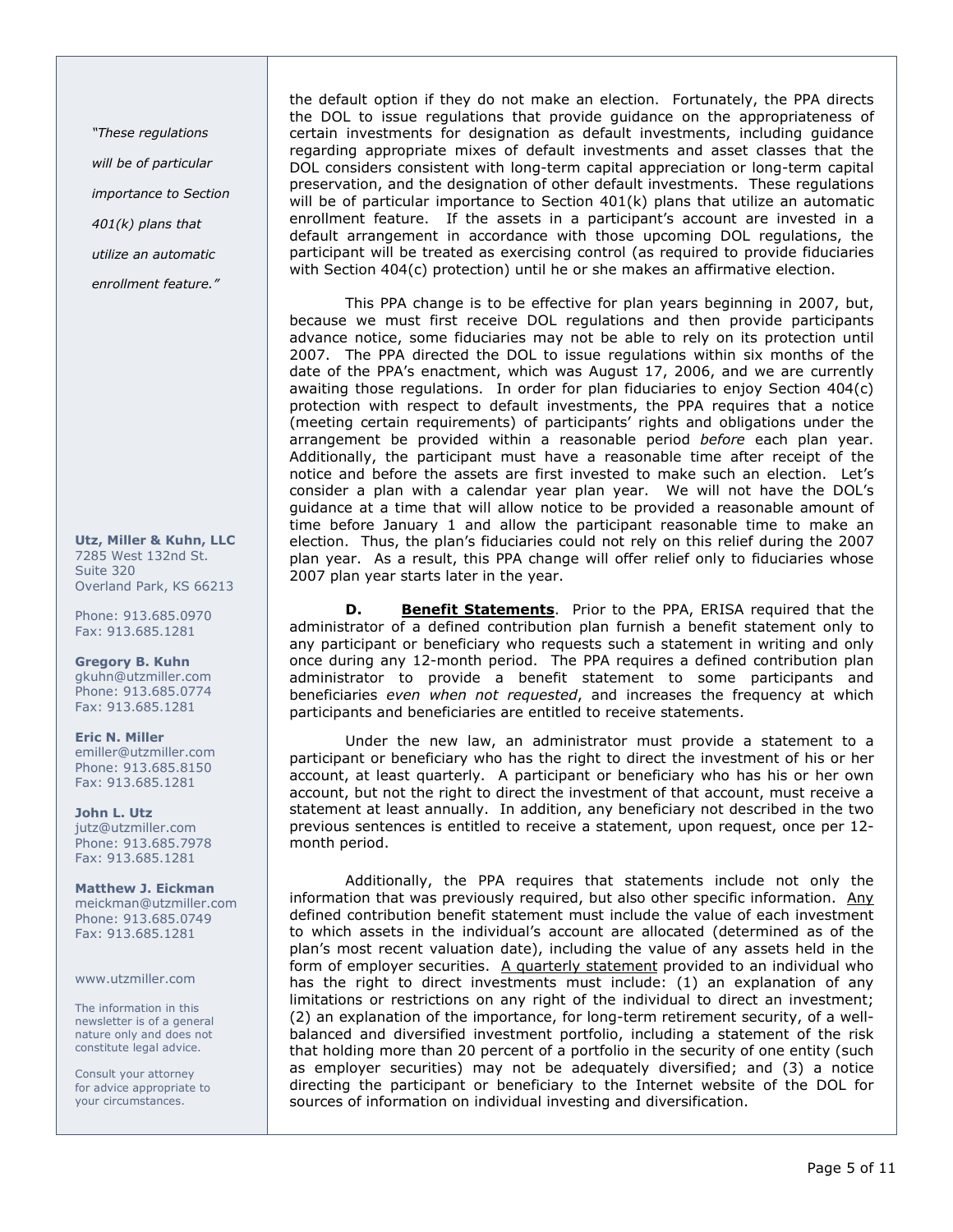"The PPA extends diversification rights to an expanded group of participants in other defined contribution plans, such as 401(k) plans, that hold publicly traded employer

securities,. . . ."

Utz, Miller & Kuhn, LLC 7285 West 132nd St. Suite 320 Overland Park, KS 66213

Phone: 913.685.0970 Fax: 913.685.1281

Gregory B. Kuhn gkuhn@utzmiller.com Phone: 913.685.0774 Fax: 913.685.1281

Eric N. Miller emiller@utzmiller.com Phone: 913.685.8150 Fax: 913.685.1281

John L. Utz jutz@utzmiller.com Phone: 913.685.7978 Fax: 913.685.1281

Matthew J. Eickman meickman@utzmiller.com Phone: 913.685.0749 Fax: 913.685.1281

www.utzmiller.com

The information in this newsletter is of a general nature only and does not constitute legal advice.

Consult your attorney for advice appropriate to your circumstances.

 The new statement requirements are generally effective for plan years beginning in 2007. In the case of a plan maintained pursuant to a collective bargaining agreement, they may become effective later (but no later than the 2009 plan year). In Section III.C below, we will address changes to requirements of benefit statements from defined benefit plans.

**E.** Diversification of Publicly Traded Employer Securities. The PPA changes the rules related to diversification of investments in defined contribution plans that hold *publicly traded* securities. Prior to the PPA, the law gave diversification rights only to ESOP participants who had attained age 55 and had at least 10 years of plan participation. The PPA extends diversification rights to an expanded group of participants in other defined contribution plans, such as 401(k) plans, that hold publicly traded employer securities, and modifies current ESOP diversification rules.

 A defined contribution plan holding publicly traded employer securities (defined as an "Applicable Defined Contribution Plan") will be required to permit an "Applicable Individual" to direct that the portion of the individual's account held in certain employer securities be invested in alternative investments. An "Applicable Individual" includes: (a) any plan participant; and (b) any beneficiary who has an account under the plan with respect to which the beneficiary is entitled to exercise the rights of a participant. Publicly traded employer securities are securities issued by the employer or a member of the employer's controlled group of corporations (using a 50 percent ownership test, rather than the normal 80 percent ownership test for controlled group status) that are readily tradable on an established securities market.

As you can see, the PPA's diversification rules are broader than those that currently apply to ESOPs. For that reason, an ESOP that is subject to the new rules is excepted from present law rules. For example, the new rules – but not the present rules – will apply to an ESOP that holds elective deferrals, employee contributions, employer matching contributions, or nonelective employer contributions used to satisfy special nondiscrimination tests. They will also apply to an ESOP that is part of a plan that holds any amounts that are not part of the ESOP. The legislative history indicates that an ESOP will not be treated as failing to be designed to invest primarily in qualifying employer securities (which is a requirement for ESOPs) merely because the plan provides diversification rights as required – or greater than required – under the PPA.

The new diversification rules apply differently depending on whether investments in employer securities have been made through elective deferrals under a 401(k) plan and employee after-tax contributions, or nonelective employer contributions and employer matching contributions. The rules also require that applicable individuals receive a choice of at least three investment options, other than employer securities, each of which is diversified and has materially different risks and return characteristics.

 The new diversification requirements are generally effective for plan years beginning in 2007 and later. The PPA provides different effective dates for plans maintained pursuant to a collective bargaining agreement, and for employer matching contributions and nonelective contributions that are invested in employer securities that, as of September 17, 2003, consist of preferred stock and are held within an ESOP and subject to a guaranteed minimum.

F. Notice of Diversification Right. The PPA also requires that a new notice be provided in connection with the right of an Applicable Individual to divest his or her account under an Applicable Defined Contribution Plan of employer securities. Not later than 30 days before the first date on which an Applicable Individual is eligible to exercise his or her diversification rights, the plan administrator must provide the individual with a notice setting forth this right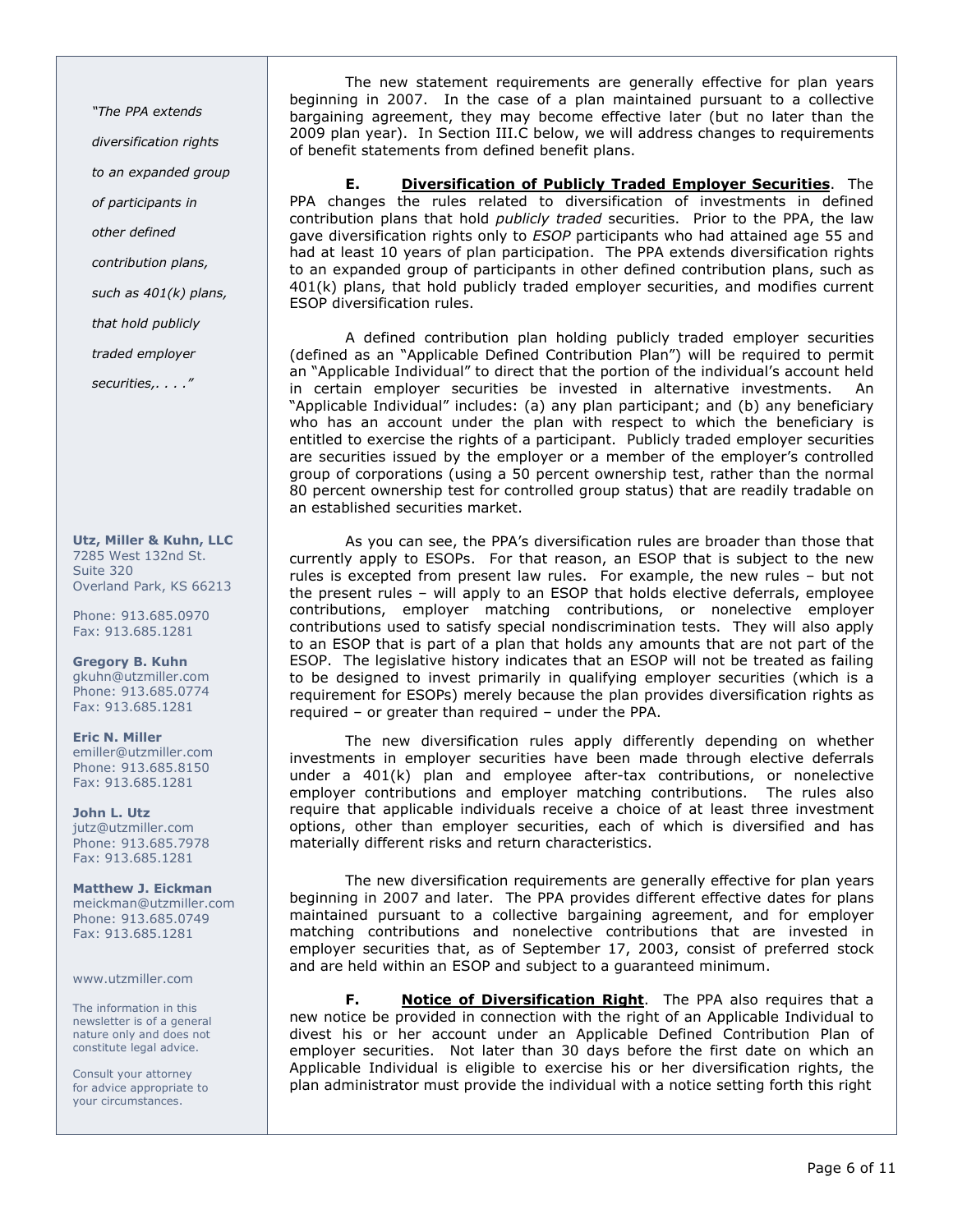"The PPA provides an exception from that 10 percent early withdrawal tax in the event a participant receives a 'qualified

reservist distribution,'

. . . ."

Utz, Miller & Kuhn, LLC 7285 West 132nd St. Suite 320 Overland Park, KS 66213

Phone: 913.685.0970 Fax: 913.685.1281

Gregory B. Kuhn gkuhn@utzmiller.com Phone: 913.685.0774 Fax: 913.685.1281

# Eric N. Miller

emiller@utzmiller.com Phone: 913.685.8150 Fax: 913.685.1281

John L. Utz jutz@utzmiller.com Phone: 913.685.7978 Fax: 913.685.1281

Matthew J. Eickman meickman@utzmiller.com Phone: 913.685.0749 Fax: 913.685.1281

www.utzmiller.com

The information in this newsletter is of a general nature only and does not constitute legal advice.

Consult your attorney for advice appropriate to your circumstances.

and describing the importance of diversifying the investment of retirement account assets. The Treasury has published a model notice, as directed by the PPA.

 This notice requirement is also effective for plan years beginning in 2007 or later. In light of the Treasury's model notice being published late in the year, the Treasury has provided temporary relief from the 30-day advance notice requirement for plans with plan years beginning on or after January 1, 2007, but before February 1, 2007. Those plans are not required to provide a notice until January 1, 2007.

G. **Qualified Reservist Distributions**. Generally, a 401(k) plan participant is subject to a 10 percent early withdrawal tax on a distribution received prior to his or her severance from employment, attainment of age 59½, death, disability, or financial hardship. The PPA provides an exception from that 10 percent early withdrawal tax in the event a participant receives a "qualified reservist distribution," which is a distribution: (1) from an IRA or attributable to elective deferrals under a  $401(k)$  plan,  $403(b)$  annuity, or certain similar arrangements; (2) made to an individual who, by reason of being a member of the reserves, was ordered or called to active duty for a period in excess of 179 days or for an indefinite period; and (3) made during the period beginning on the date of such order or call to duty and ending at the close of the active duty period. A 401(k) plan does not violate otherwise-applicable distribution restrictions by reason of making a qualified reservist distribution. An individual who receives a qualified reservist distribution may, at any time during the twoyear period beginning on the day after the end of the active duty period, make one or more contributions to an IRA in an aggregate amount not exceeding the amount of the qualified reservist distribution, and such contributions will not be taken into account for purposes of dollar limitations applicable to IRA contributions.

 This exemption from the 10 percent early withdrawal tax applies to distributions made after September 11, 2001, and before December 31, 2007. The two-year period for making recontributions of qualified reservist distributions does not expire until August 17, 2008 (two years after the PPA's enactment date).

## III. DEFINED BENEFIT PLANS

A. Benefit Limitations. Tax Code Section 415 limits annual benefits payable under a defined benefit pension plan. The Section 415 annual benefit limitations generally assume that payments will be made in a straight life annuity. When a participant receives benefits in the form of "nondecreasing life annuity" at normal age (which includes life annuities and joint and survivor annuities), Section 415 does not require any adjustment to those benefits to determine whether they exceed the annual limitation. When a participant receives any other form of benefit, such as a lump sum or installment payments, Section 415 requires an adjustment to those payments to determine whether they exceed annual limitations. Prior to the PPA, the interest rate used for that adjustment must have been not less than the greater of: (1) the Tax Code Section 417(e)(3) rate; or (2) the plan's rate. In the case of plan years beginning in 2004 or 2005, the interest rate generally could not have been less than the greater of: (1) 5.5 percent; or (2) the plan's rate.

 Retroactively effective with respect to distributions made on or after January 1, 2006, the PPA provides newly applicable rules regarding the interest rate assumptions that must be used to calculate that Section 415 adjustment.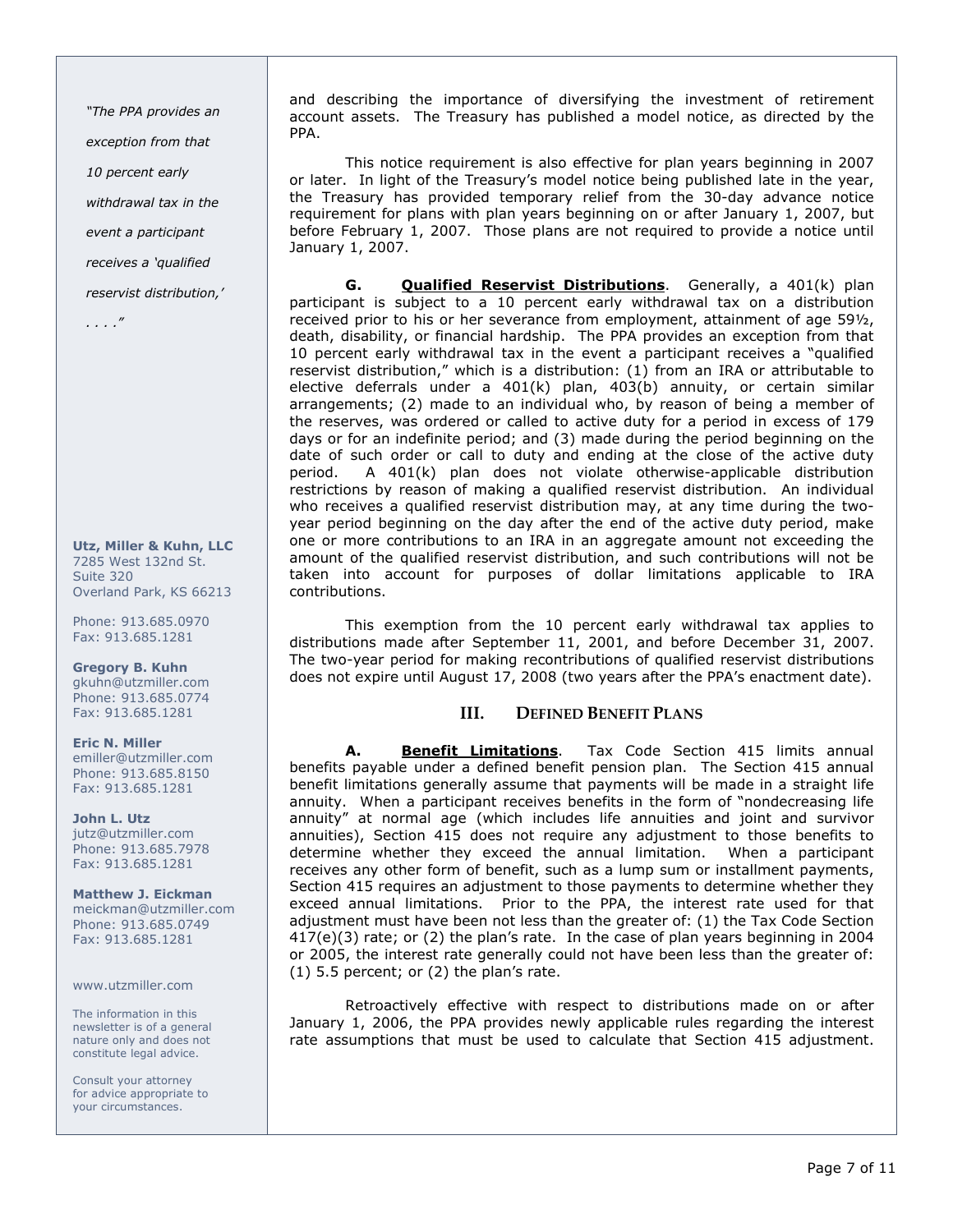"If this change has a practical effect in future years, it would be to decrease the maximum amount participants could receive as a lump sum or installment distribution in a year."

Utz, Miller & Kuhn, LLC 7285 West 132nd St. Suite 320 Overland Park, KS 66213

Phone: 913.685.0970 Fax: 913.685.1281

Gregory B. Kuhn gkuhn@utzmiller.com Phone: 913.685.0774 Fax: 913.685.1281

Eric N. Miller emiller@utzmiller.com Phone: 913.685.8150 Fax: 913.685.1281

John L. Utz jutz@utzmiller.com Phone: 913.685.7978 Fax: 913.685.1281

Matthew J. Eickman meickman@utzmiller.com Phone: 913.685.0749 Fax: 913.685.1281

#### www.utzmiller.com

The information in this newsletter is of a general nature only and does not constitute legal advice.

Consult your attorney for advice appropriate to your circumstances.

The PPA provides that the interest rate may not be less than the greatest of: (1) 5.5%; (2) the rate that provides a benefit not more than 105% of what would be provided under the Tax Code Section  $417(e)(3)$  rate; and  $(3)$  the plan's rate. Assuming that a plan used the correct interest rate for the 2005 plan year (described in the last sentence of the previous paragraph), this change likely will not have any additional effect on lump sum distributions made in 2006. This is because 5.5 percent (which was a rate considered under pre-PPA law) has been greater than the new rate added by the PPA (rate (2)) has been in 2006. It could have an effect in future years, however, if the Tax Code Section 417(e)(3) rate increases. If this change has a practical effect in future years, it would be to decrease the maximum amount participants could receive as a lump sum or installment distribution in a year.

 The PPA made an additional change to the Section 415 limitations. Effective for plan years beginning in 2006 and later, for purposes of determination average compensation for a participant's high three years, the high three years are the period of consecutive calendar years during which the participant had the greatest aggregate compensation from the employer, without regard to whether the employee was an active participant in the plan at the time he or she received that compensation (as was previously the rule).

B. Funding Rules: Required Interest Rate. Previously, the Pension Funding Equity Act of 2004 provided a special interest rate to be used in determining a single-employer defined benefit plan's current liability for funding purposes in plan years beginning in 2004 or 2005. That rate must be within a permissible range (90 to 100 percent) of the weighted average of the rates of interest on amounts invested conservatively in long-term investment-grade corporate bonds during the four-year period ending on the last day before the plan year begins. The PPA extends the application of that special interest rate for plan years beginning in 2006 and 2007. Notably, a different rate will then apply beginning with respect to plan years beginning in 2008.

C. Benefit Statements. The PPA also changes the rules related to defined benefit plan benefit statements. First, in addition to the information that was required to be provided in a statement prior to the PPA (the total accrued benefit, and the vested accrued benefit or the earliest date on which benefits will become vested), a benefit statement must also explain any permitted disparity or floor-offset arrangement that may be applied in determining accrued benefits under the plan. Second, a defined benefit administrator must provide a benefit statement or a notice, even in the absence of a request, within certain timelines. A defined benefit plan administrator must furnish either: (1) a benefit statement at least once every three years to each participant who has a vested accrued benefit under the plan and who is employed by the employer at the time the benefit statements are furnished to participants; or (2) a notice, at least annually, to each such participant of the availability of a benefit statement and the manner in which the participant can obtain it. It is intended that the notice of the availability of a benefit statement may be included with other communications to the participant if done in a manner reasonably designed to attract the participant's attention.

 This change is generally effective for plan years beginning in 2007 or later. If the plan is maintained pursuant to a collective bargaining agreement, the requirement may become effective later (but no later than plan years beginning in 2009).

**D.** Variable Rate Premiums. The PPA extends a previously effective rule relating to PBGC variable rate premiums and provides a new limitation on the variable rate premiums paid by small plans. All covered plans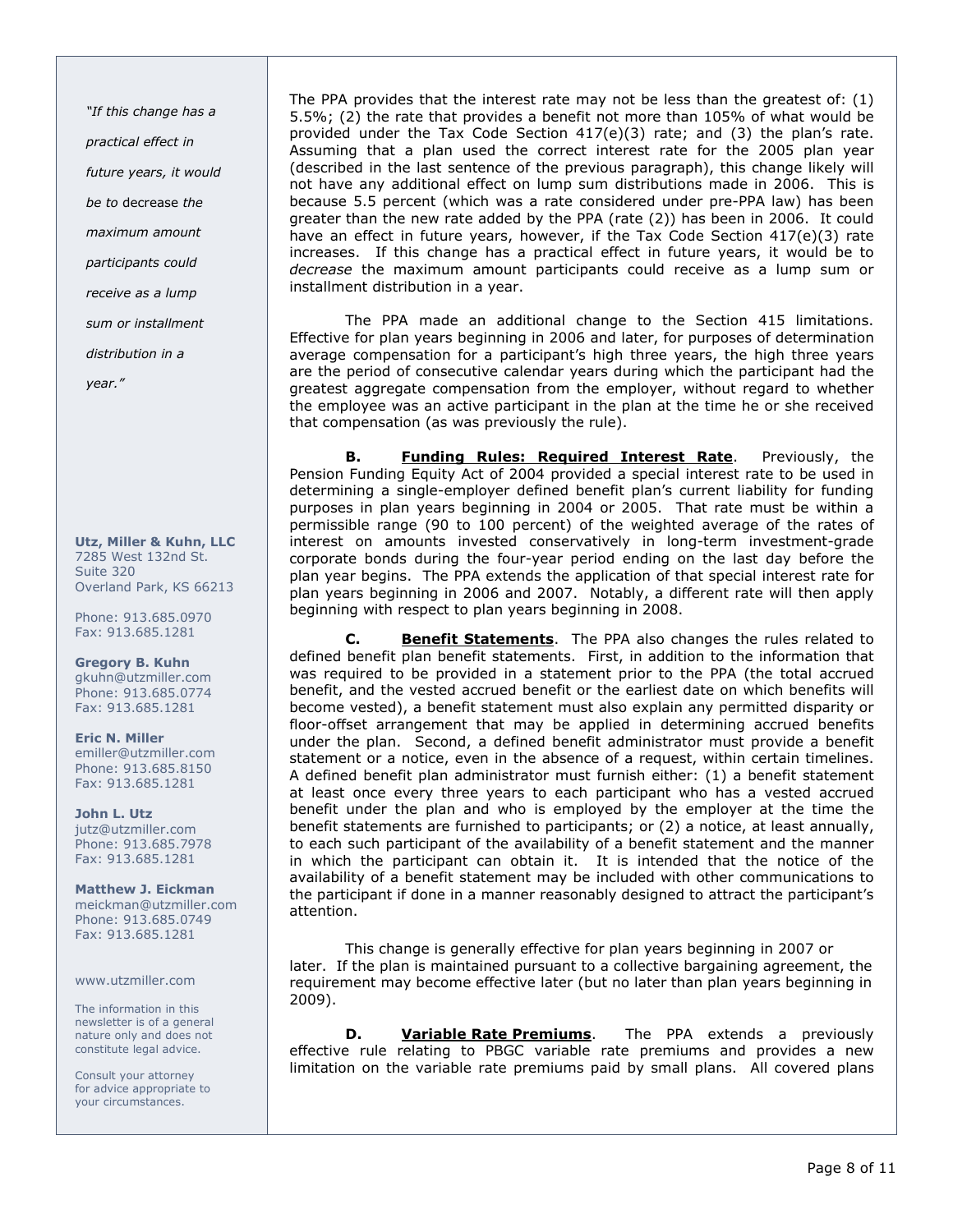"The PPA expands the ability of a defined benefit pension plan to transfer excess pension assets to fund the expected cost of retiree medical

benefits."

Utz, Miller & Kuhn, LLC 7285 West 132nd St. Suite 320 Overland Park, KS 66213

Phone: 913.685.0970 Fax: 913.685.1281

Gregory B. Kuhn gkuhn@utzmiller.com Phone: 913.685.0774 Fax: 913.685.1281

Eric N. Miller emiller@utzmiller.com Phone: 913.685.8150 Fax: 913.685.1281

John L. Utz jutz@utzmiller.com Phone: 913.685.7978 Fax: 913.685.1281

Matthew J. Eickman meickman@utzmiller.com Phone: 913.685.0749 Fax: 913.685.1281

www.utzmiller.com

The information in this newsletter is of a general nature only and does not constitute legal advice.

Consult your attorney for advice appropriate to your circumstances.

pay a flat per-participant PBGC premium, and underfunded plans are subject to an additional variable rate premium based on the level of underfunding (\$9 per \$1,000 of unfunded vested benefits). In determining the level of underfunding for plan years starting in 2003 or earlier, the applicable interest rate was 85 percent of the interest rate on 30-year Treasury securities. For plan years beginning in 2004 and 2005, however, the appropriate interest rate was 85 percent of the annual rate of interest determined by the Treasury on amounts invested conservatively in long-term investment-grade corporate bonds for the month preceding the month in which the plan year begins. The PPA extends the 2004 and 2005 rules to apply for plan years beginning in 2006 and 2007. Different rules will later apply for the 2008 and subsequent plan years.

 In the case of a small employer, the PPA limits the per-participant variable-rate premium to an amount no greater than \$5 multiplied by the number of plan participants in the plan at the end of the preceding plan year. A "small employer" is a contributing sponsor that, on the first day of the plan year, has 25 or fewer employees (taking account all employees of the controlled group). Let's consider the application of this limitation to a plan with 20 participants. Under the PPA limit, the plan's total variable rate premium may not exceed \$2,000 (that is, a per-participant limit of  $$100$  (20 x  $$5$ ) multiplied by the 20 participants). This change becomes effective for the 2007 plan year.

E. Plan Funding Notice. Prior to the PPA, in the case of an underfunded single-employer plan for which PBGC variable rate premiums are required, ERISA required that the plan administrator provide participants an annual notice of the plan's funding status and the limits on the PBGC benefit guarantee if the plan terminates while underfunded. The PPA repeals that requirement for plan years beginning in 2007. Then, beginning in 2008, singleemployer defined benefit plans will be subject to requirements similar to the requirements imposed upon a multiemployer plan.

F. Future Retiree Health Benefits. The PPA expands the ability of a defined benefit pension plan to transfer excess pension assets to fund the expected cost of retiree medical benefits. Before the PPA, a pension plan could provide medical benefits to retired employees through a separate account that is part of the plan, but transfers of "excess assets" could not exceed the amount reasonably estimated to be the amount the employer would pay during the current year for qualified current retiree health liabilities.

 If certain requirements are satisfied, the PPA permits transfers of excess pension assets under a single-employer plan to retiree medical accounts to fund the expected cost of retiree medical benefits for the current and future years and also allows such transfers in the case of benefits provided under a collective bargaining agreement. Under the PPA, "excess assets" are calculated slightly differently, and transfers must be made for at least a two-year period. These PPA changes are immediately effective with respect to transfers made after August 17, 2006, the date the PPA was enacted. Please contact us if you would like to discuss these PPA changes in greater detail.

# IV. MISCELLANEOUS PROVISIONS

 In addition to the PPA's impact on qualified defined contribution and defined benefit plan discussed above, the PPA also made important changes to rules relating to cash balance plans (and other "hybrid" plans), nonqualified deferred compensation arrangements, governmental plans, and company-owned life insurance. We will briefly address those changes in this Section. These descriptions are overly simplistic, however, so please contact us for further details.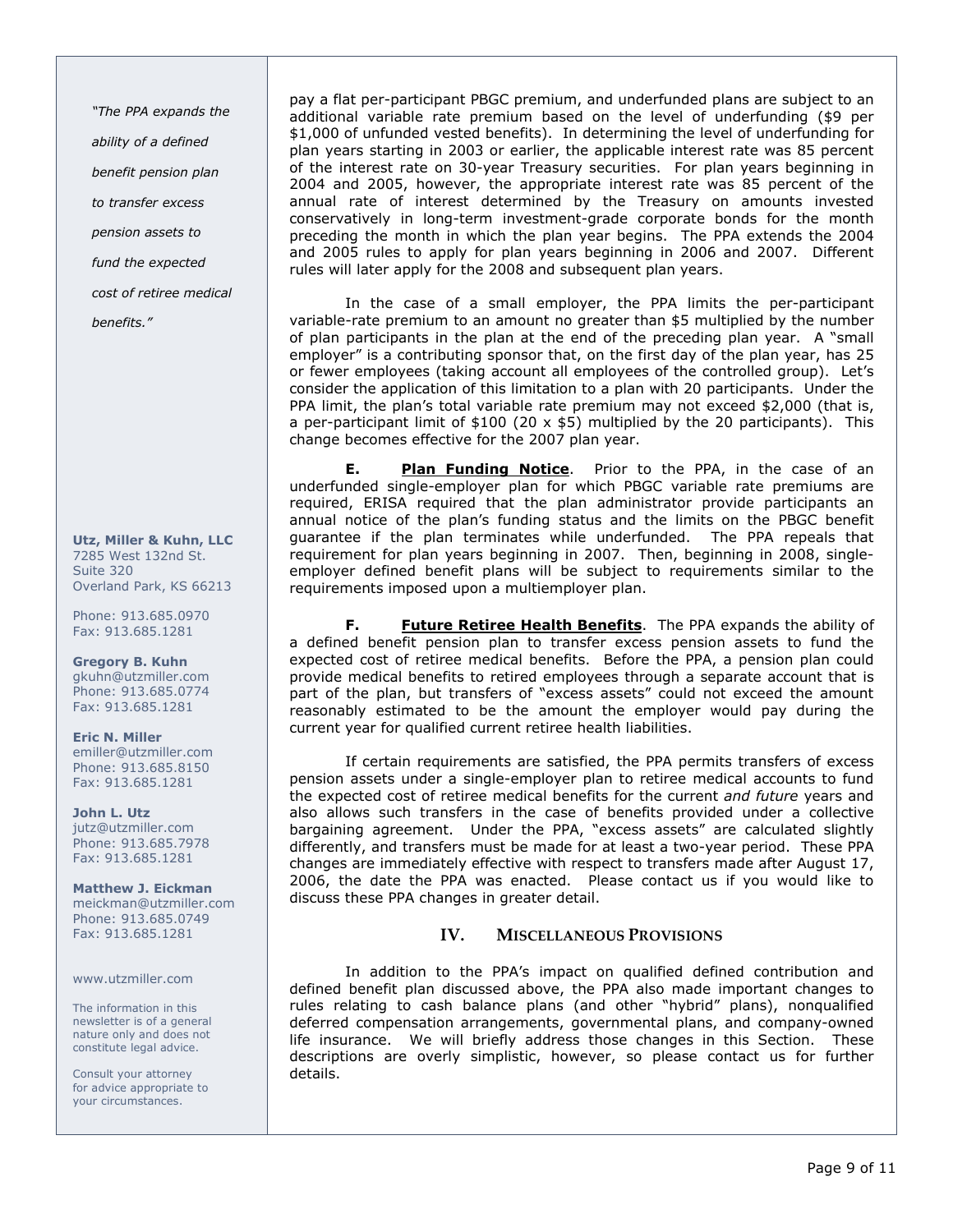"The PPA clarifies

that, effective

June 30, 2005, a

hybrid plan does not

violate age

discrimination rules if

certain requirements

are met with respect

to the calculation of

participants'

benefits."

Utz, Miller & Kuhn, LLC 7285 West 132nd St. Suite 320 Overland Park, KS 66213

Phone: 913.685.0970 Fax: 913.685.1281

Gregory B. Kuhn gkuhn@utzmiller.com Phone: 913.685.0774 Fax: 913.685.1281

Eric N. Miller emiller@utzmiller.com Phone: 913.685.8150 Fax: 913.685.1281

John L. Utz jutz@utzmiller.com Phone: 913.685.7978 Fax: 913.685.1281

Matthew J. Eickman meickman@utzmiller.com Phone: 913.685.0749 Fax: 913.685.1281

www.utzmiller.com

The information in this newsletter is of a general nature only and does not constitute legal advice.

Consult your attorney for advice appropriate to your circumstances.

A. Cash Balance Plans. Cash balance and other hybrid defined benefit plans have been surrounded by uncertainty and embroiled in litigation, particularly with regard to age discrimination and the calculation of lump sum distributions. The PPA clarifies that, effective June 30, 2005, a hybrid plan does not violate age discrimination rules if certain requirements are met with respect to the calculation of participants' benefits. Additionally, effective August 17, 2006, a hybrid plan may distribute a participant's hypothetical account balance or an amount equal to an accumulated percentage of the participant's final average compensation, without determining whether such amount is at least equal to the present value of a life annuity payable at NRA. The PPA makes additional changes to hybrid plans' vesting rules and interest requirements, but those changes do not become effective until the 2008 plan year.

B. Nonqualified Deferred Compensation. Under the PPA, an employer that is terminating a defined benefit pension plan, maintains a defined benefit pension plan that is in at-risk status, or is in bankruptcy itself, faces restrictions on the funding of nonqualified deferred compensation plans. These restrictions apply during a "Restricted Period," which includes a period during which: (i) a plan is in at-risk status; (ii) the employer is in bankruptcy; or (iii) the period beginning six months before and ending six months after the date a plan is terminated in an involuntary or distress termination. The restrictions prevent assets from being set aside for "Applicable Covered Employees," which include the CEO, four highest compensated officers, and individuals subject to special reporting requirements under the Securities Exchange Act of 1934. In particular, if, during any Restricted Period, assets are set aside in a trust for purposes of paying deferred compensation of an Applicable Covered Employee, those transferred assets are treated as property transferred in connection with the performance of services under Tax Code Section 83. As a result, participants would be taxed when they vest in those amounts – that is, when they were no longer subject to a substantial risk of forfeiture. The PPA's prohibition on nonqualified deferred compensation funding is effective for transfers or other reservations of assets after August 17, 2006, the PPA's enactment date.

C. Governmental Plans. The PPA makes certain changes that do not affect private-sector plans, but do impact governmental plans. For instance, effective as of August 17, 2006, a "qualified safety employee" may avoid the 10 percent early withdrawal penalty tax on any distribution if he or she has separated from service and attained age 50 at the time of the distribution. Prior to the PPA, a participant must separated from service and attained age 55 in order to avoid the 10 percent penalty. Also, beginning with the 2007 plan year, the PPA allows a tax-free distribution of up to \$3,000 per year to be made from a governmental plan on behalf of an eligible public safety officer for the purchase of health or long term-care insurance. Further, the PPA expands the definition of "permissive service credit" that employees may purchase with after-tax employee contributions. This change is retroactively effective as if included in the Tax Payer Relief Act of 1997, except some related aspects are effective as if included in EGTRRA (2001).

D. Company-Owned Life Insurance. The PPA changes the extent to which proceeds from a company-owned life insurance ("COLI") contract are excludable from the policyholder's income. Under the PPA, the amount excludable from income as a death benefit cannot exceed the premiums and other amounts paid by the policyholder for the contract. Any excess death benefit is included in income, subject to certain exceptions where notice and consent requirements are met prior to the issuance of the insurance contract. Those exceptions apply to amounts received: (1) by reason of the death of an insured individual who was an employee of the policyholder at any time during the 12-month period before the insured's death; (2) by reason of the death of an employee who was a director, highly compensated employee, or highly compensated individual when the